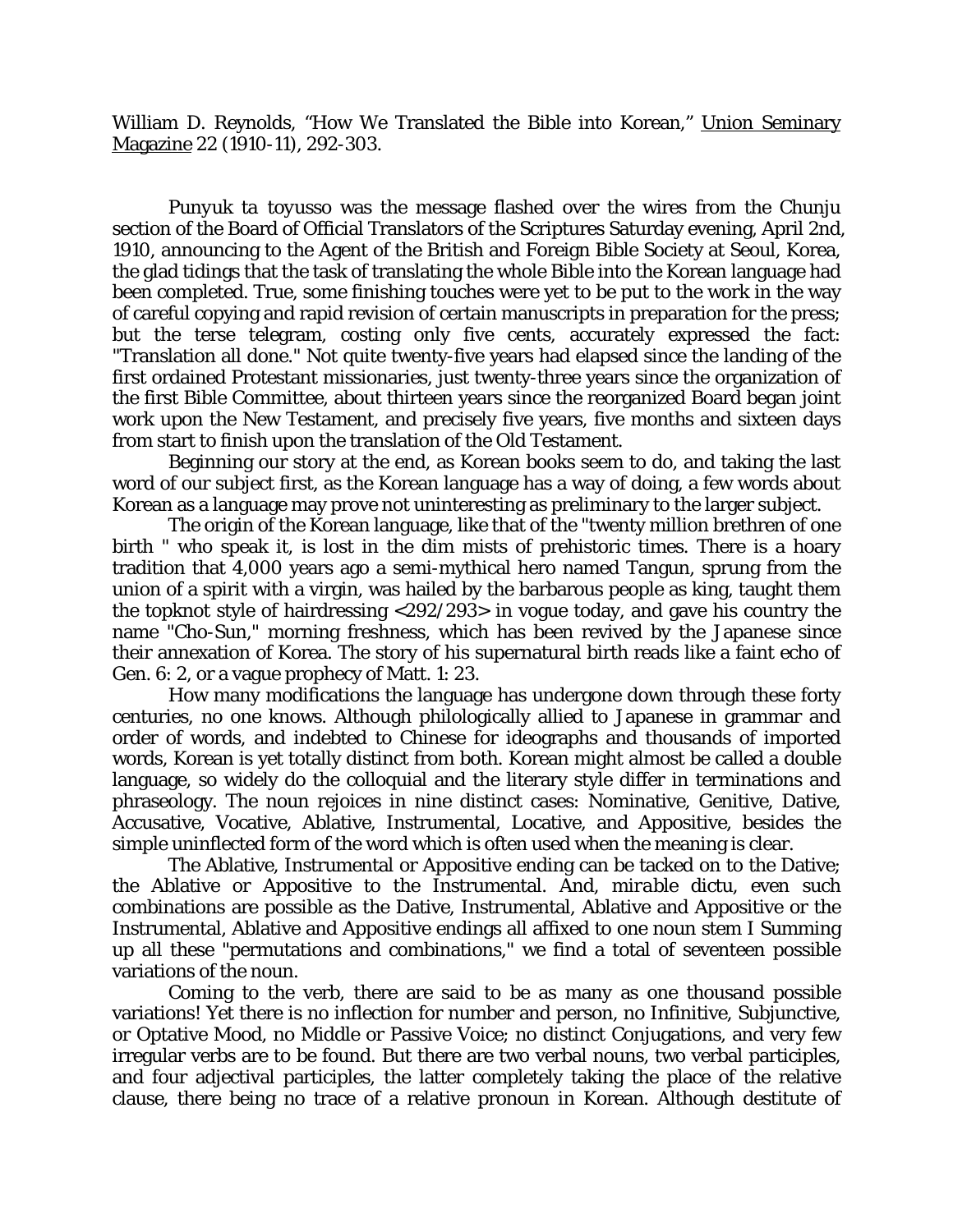inflections to indicate number and person, the Korean verb is rich beyond our wildest dreams in terminations indicative of the relative rank or age of the persons speaking, spoken to, and spoken of. Thus, there are eight forms meaning "I go"; eight forms meaning "go there," etc., from which the proper one must be selected according to <293/294> relative age or social standing. And in the case of many common actions like "eating ... sleeping," "walking ... talking," etc., not only the ending but the word itself must be changed in obedience to the inexorable laws of etiquette. Besides this elaborate system of honorifics, the Korean verb is inflected to express personal experience, hearsay, probability, doubt, desire, intention, causation, concession, condition, interrogation, exclamation, indirect discourse, etc., etc., making the study of the language highly interesting to a Westerner.

The written language is over-rich in script, possessing three varieties: the Chinese ideographs, to the mastery of which the school-boy devotes ten or fifteen years; the Unmun, or native alphabet, so easy that it is despised as unworthy of a scholar's attention; and mixed script, in which the nouns and verbs are put in the Chinese character for vividness, while the endings appear in the native alphabet for definiteness. The Scriptures and publications of the Korean Religious Tract Society have been issued in the easy native script for the most part; but there are also editions of the New Testament and advanced textbooks in the mixed script. From the beginnings of Mission work in Korea, tracts and Scriptures have been imported from China for the benefit of the literati, who read them readily.

The Korean alphabet was invented 1445 A. D. It consists of fourteen consonants and eleven vowels, perfectly adapted to represent every sound in the Korean language. It lacks c, f, q, v, w, x, y, z, ph, th; b, d, g, are represented by doubling p, t and k. Words are always written syllabically, each syllable being a group of two, three, or at most four letters. Such combinations as bridge, stove, strength are unspellable and unpronounceable. Syllables were spaced, not words, resulting in a drawling, singsong, unnatural style of reading. Foreigners have introduced word spacing and natural reading, but to one well versed in the vernacular the former is unnecessary, and the latter lacks the picturesque musical quality of the oriental recitative. The first time we heard it was at family prayers, when a scholar of the old school volunteered to read the Scripture for us-it nearly "broke up the meeting!" <294/295>

Coming at length by this rather round about way to our subject, Bible Translation, it has been found convenient to treat it under four heads: the history, methods, difficulties and rewards of the work.

I. THE HISTORY of the attempt to give the Koreans the Word of God in their own tongue falls easily into four periods:

1. Efforts from without the Hermit Nation, 1865-1887.

2. Individual versions by various missionaries, 1887-1898.

3. Production of the Official Board's Version of the New Testament, 1897-1904.

4. Authorized Translation of the Old Testament, 1904-1910.

1. Efforts to provide the Koreans with the Scriptures were made from China on the West, Manchuria on the North, and Japan on the East, before Protestant missionaries were allowed to enter the country. Mr. Hugh Miller, the able Agent of the British and Foreign Bible Society, says: "As far as we know, Bibles were first brought to Korea in 1865, under the direction of the National Bible Society of Scotland, by the Rev.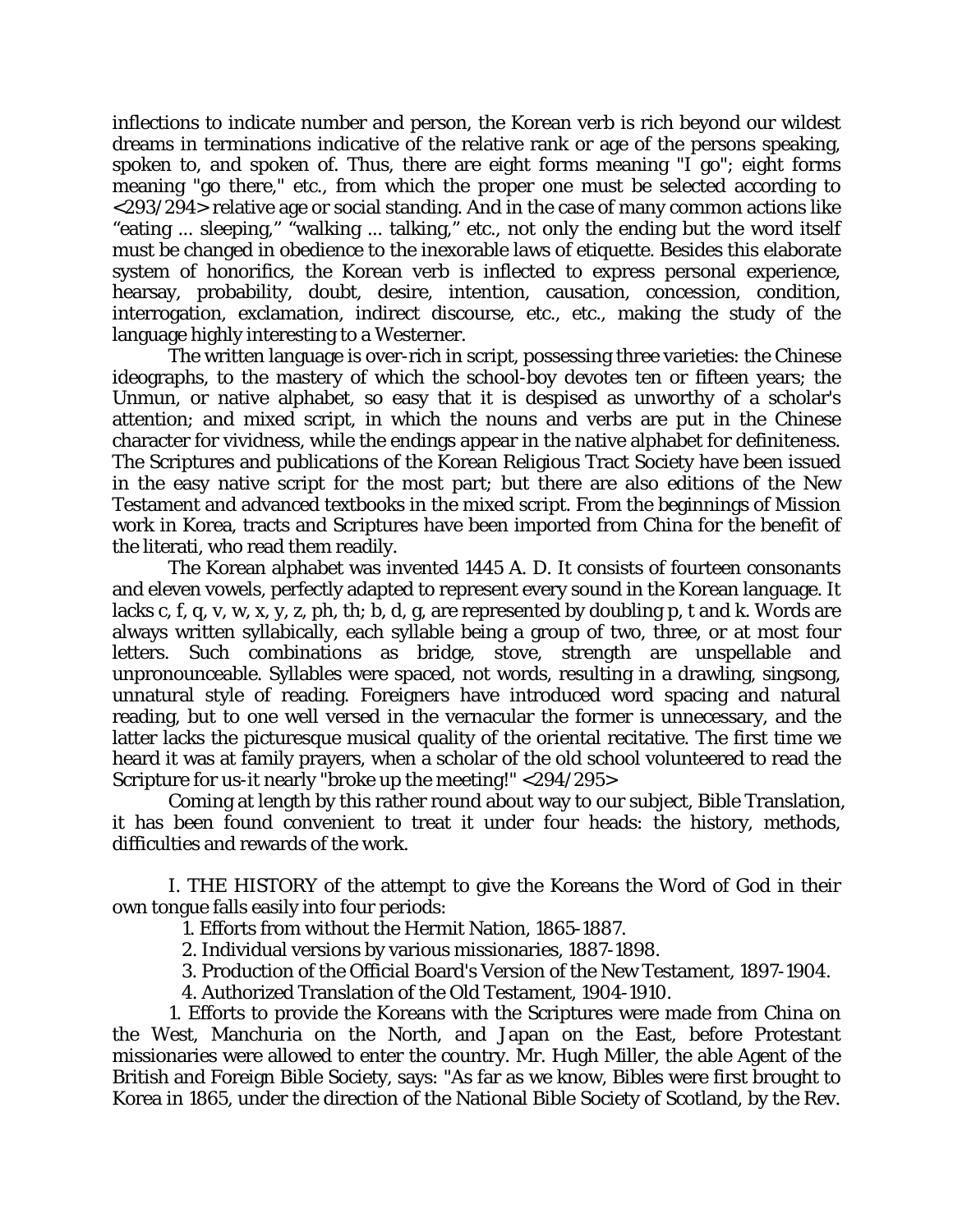Mr. Thomas. He came from Chefoo in a Korean junk. In the following year, he came over in the ill-fated 'Sherman.' The ship was stranded near Pyeng Yang, and both he and the crew were killed by the Koreans.

"In 1875 [1877] Dr. John Ross and Rev. John McIntyre, of the United Presbyterian Church of Scotland, who were working in Manchuria, came into contact with Koreans who had gone across the border for business purposes. These missionaries learned that Koreans could read and understand the Chinese translation of the Scriptures. A scholarly Korean was engaged to make a translation from the Chinese into the Unmun, the vernacular language of Korea, under the direction of Dr. Ross and Mr. McIntyre.

"In 1882 editions of the Gospels of St. Luke and St. John were published, but it was difficult to circulate them in Korea, Books of a foreign religion were not allowed to come into the Hermit Kingdom, and now that the books were printed the problem was how to get them into the country. Korea merchants went to Mukden periodically to buy the old official papers which were offered for sale, and brought into Korea on <295/296> the backs of coolies. The suggestion came to Dr. Ross and Mr. McIntyre that if the Scriptures were made up into bundles, unbound, they might be carried into the country without detection. It was in this manner that God's Word in Korean was first introduced into the country.

"At this time efforts to introduce God's Word into Korea were also being made in the East. In 1884, Rev. Henry Loomis, Agent of the American Bible Society in Yokohama, met a Korean in Japan named Rijutei (Ye Su Chon in Korean), and had him translate the Gospel of St. Mark into his native tongue. When the American missionaries, Revs. H. G. Underwood, H. G. Appenzeller and W. B. Scranton passed through Japan, they were given a few copies of St. Mark's Gospel in Korean, which they had in their hands when they landed at Chemulpo in 1885. This was one of the few cases in the history of Missions where the missionaries reached the country in which they were to labor, carrying with them God's Word in the language of the people.

"But it was the Ross translation which laid the foundation of the work in Korea. Between 1883 and 1886 no less than 15,690 copies of this translation were circulated in Korea through three colporteurs. From the beginning of the work of Saw the colporteurs was very successful. Dr. Ross writes that the first congregation of Korean converts were almost entirely those led to Christ by Saw. The Ross Version of the New Testament was completed and published in 1887. It was thus the circulation of God's Word which introduced Christianity into the Hermit Kingdom; and it is recognized that the wonderful progress of the Gospel in Northern Korea is due in no small measure to the seed sowing of those early days. It is worthy of note that today in the city of Weju there is a strong church of 1,500 believers with no missionary resident in the city."

The Ross and Rijutei Versions were of necessity almost wholly the work of Korean scholars, being simply their translations from the Chinese and Japanese Bibles, without the benefit of adequate revision by a foreigner well versed in Korean. However grateful we shall always feel for these pioneer attempts, their stilted, awkward style, abounding in Chinesisms and provincial expressions, with frequent errors, obscure renderings, <296/7> queer spellings, and archaic type, caused the early Korean missionaries to resolve to make a new translation rather than waste time patching up the old.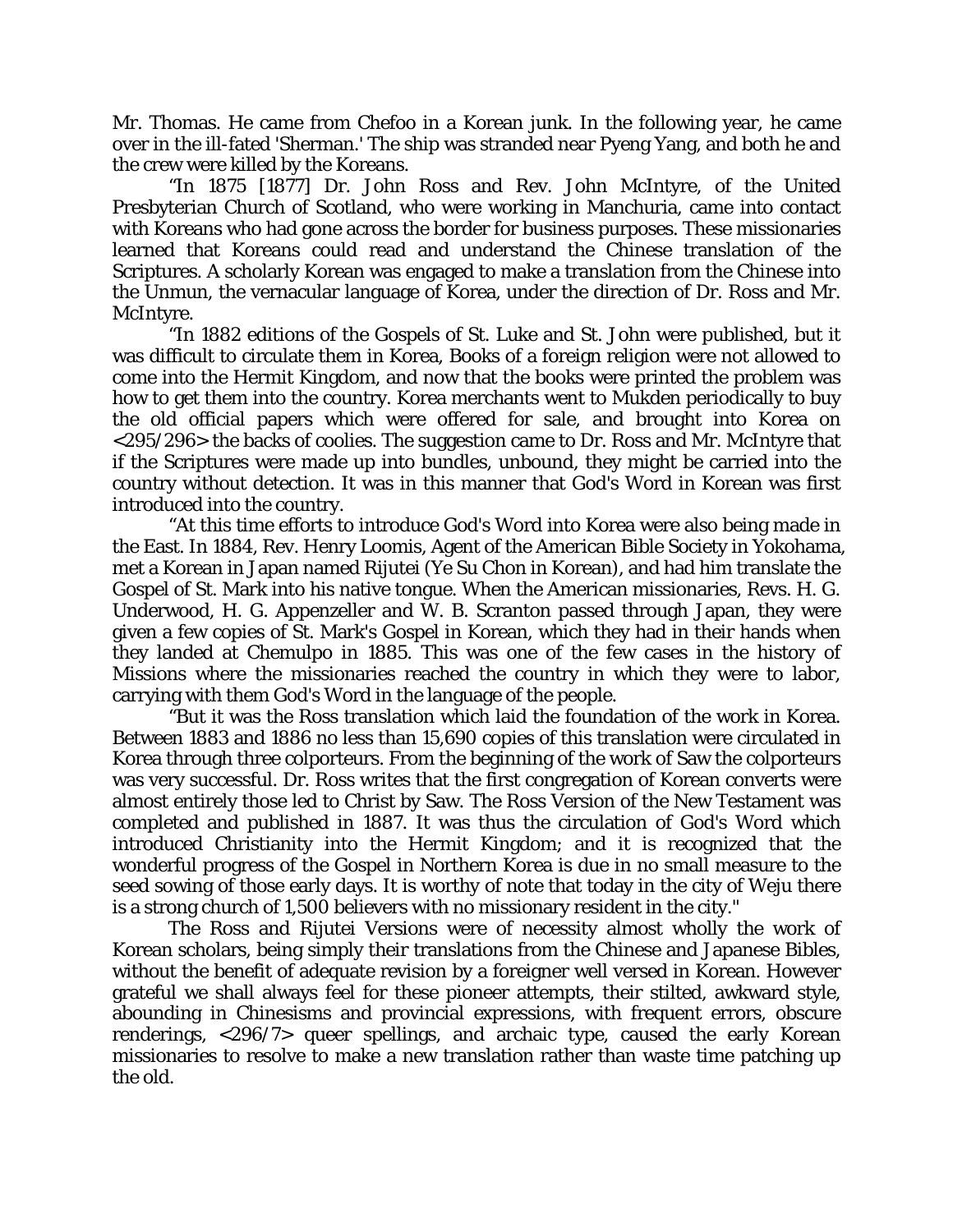2. Individual versions by various missionaries, 1887-1898. Early in 1887 the five missionaries then on the field organized themselves into a Bible Committee "in charge of the translation, conservation ' and publication of the Scriptures in Korea." Various books of the New Testament were assigned to be translated separately by four men, two of them clerical and two of them medical missionaries; viz.: Revs. Underwood and Appenzeller, and Drs. Heron and Scranton. After Dr. Heron's death in 1890, Rev. Jas. S. Gale was added to the Committee. By the end of 1892 individual versions of about twothirds of the New Testament were ready for press, and were published in separate portions by the British and Foreign Bible Society during the next few years. About the same time the Rev. M. C. Fenwick published a limited edition of St. John with Chinese and Korean in parallel columns.

In 1898 Mr. A. A. Pieters, of the American Bible Society, translated selections from the Book of Psalms, which were eagerly welcomed by the Korean church.

From time to time, the Translators' individual drafts of various Epistles were published in limited editions. And of the first edition of the complete New Testament published in 1900, 1 Corinthians to the Revelation inclusive were individual drafts. "This was an occasion of great rejoicing. A public thanksgiving service was held in the capital. The British and American ministers, representative missionaries from all parts, and the Agents of the American and British Bible Societies were present; specially bound copies of the New Testament were presented to the translators and their assistants."

3. Production of the Official Board's Version of the New Testament, 1897-1904. To go back a few years, in 1893 the constitution of the Bible Committee had been changed and a Board of Official Translators elected; viz.: H. G. Underwood and Jas. S. Gale of the Presbyterian Mission, North, H. G. Appenzeller and W. B. Scranton of the Methodist Mission, <297/8> North, and Mr. Trollope of the Church of England Mission. The latter's connection with the Board was but temporary. In the fall of 1895, W. D. Reynolds of the Southern Presbyterian Mission was added to the Board. At first the various members of the Board worked separately, preparing first drafts and circulating them for criticism. From 1897 on, daily sessions were held for a month or two in the spring and fall, so that by 1900 the Board's Version had been completed through the Book of Romans. So great was the clamor of the community for the whole New Testament in one volume, that the Board reluctantly consented to the publication of the provisional edition mentioned above. As it was thought this edition of the New Testament would supply the demand for several years, the Board now turned its attention to the Old Testament and took up the Psalms first. But not one-third of the Psalms had been translated when the furloughs of four out of the five members put a stop to Board meetings for nearly two years.

In June, 1902 the Board of Translators and the cause of Missions sustained a sad loss in the death of Rev. H. G. Appenzeller, the pioneer of the M. E. Mission, who went , down with the Kumagawa Maru in a collision at sea, when on his way to attend a meeting of the Board at Mokpo. Another pioneer member of both that Mission and the Board, Dr. W. B. Scranton, was detained indefinitely in the United States.

This left only two members of the' Board resident in Seoul, Drs. Gale and Underwood; and the constitution required three votes to be cast for the passage of a manuscript. Hence something had to be done to secure continuous Board Sessions. Negotiations were opened between the Bible Societies and the Southern Presbyterian Mission, as a result of which Mr. Reynolds (who had been a member of the Board since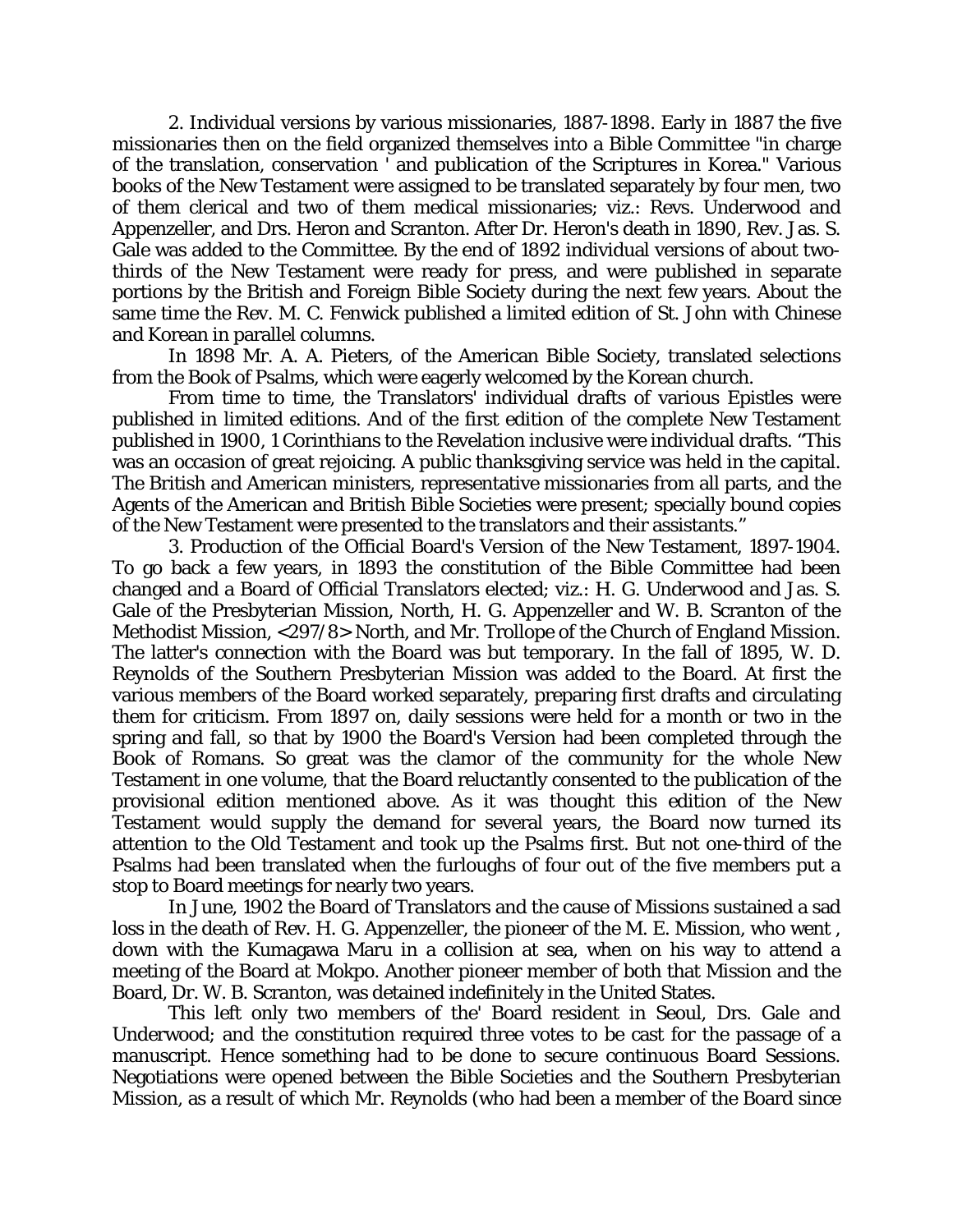1895, but had been engaged in Mission work at Chunju since 1897, making spring and fall trips to the capital to attend sessions of the Translating Board) was sent back to Seoul to give his whole time to Bible Translation, his salary to be paid by the Bible Societies. At the same time pressure was brought to bear upon the Northern Presbyterian Mission to assign Drs. Underwood and Gale Bible Translation as their chief work, "no other form <298/299> of Mission work to be allowed to interfere with Sessions of the Board."

Rev. G. H. Jones, Ph. D., of the M. E. Mission, was elected to fill the vacancy caused by Mr. Appenzeller's death, but met with the Board for only six months. The new arrangements worked admirably, and inside of two years the Board had completed its authorized version of the New Testament, which was printed in 1904, put through a rapid revision and re-issued in permanent form in 1906.

4. The translation of the Old Testament was taken up *de novo* in October 1904. The Psalms and part of Genesis had been translated in daily sessions when Dr. Underwood's health gave way, necessitating a complete rest and absence from the field for several years. Dr. Gale's furlough falling due, Mr. Reynolds was left alone to carry on the work with native assistants. To comply with the letter of the law requiring three votes to be cast, the Bible Committee elected two native assistants full members of the Board. In the fall of 1906, Rev. A. A. Pieters and W. G. Cram were also elected, but the demands of their itinerating work prevented their serving for more than a few months.

In the spring of 1907, Dr. Fox of the American Bible Society, and Mr. Ritson of the British and Foreign Bible Society visited Korea at the same time, and after conference with the Bible Committee authorized Mr. Reynolds with the two Korean members of the Board to proceed with the translation of the Old Testament.

The death of Rev. W. M. Junkin at Chunju, January 2, 1908, caused his Mission to recall Mr. Reynolds to Chunju to fill the vacancy in the evangelistic work, with the express understanding, however, that he should give the same amount of time to Bible Translation as while living in Seoul. The two Koreans who accompanied him to Chunju and shared the toil of completing the Old Testament were Ye Sung Tu and Kim Chung Sam. The only Book of the Bible untouched by Dr. Reynolds was Jeremiah, which was translated by Dr. Gale and revised by Dr. Underwood. April 2, 1910, at 5 P. M. the last verse was translated, and with a strange commingling of sacred emotion <299/300> over having been spared to finish the task of translating the Bible, and the hilarious joy of a schoolboy when vacation comes, the Chunju section of the Board of Translators adjourned with a prayer of heartfelt thanksgiving.

II. METHODS OF WORK. The first plan adopted in 1887 was to have one set of missionaries translate and another set revise their translations. In 1893 this plan was discarded, and the Official Translators circulated their first drafts for mutual criticism, made a second draft on the basis of these criticisms, and then called a meeting of the Board in daily sessions for final discussion and vote verse by verse. This plan, while ideal, proved so tedious that the second stage was eliminated, and the Board began revising first drafts, usually appointing one member to run over the portion for the next day's grind and put it in the best possible form. The Secretary read the translation aloud, verse by verse. If a verse met with no comments it became the official version of the Board. If challenged, as was usually the case, discussion ensued, lexicons and commentaries were consulted, renderings in Japanese and Chinese versions, in Latin,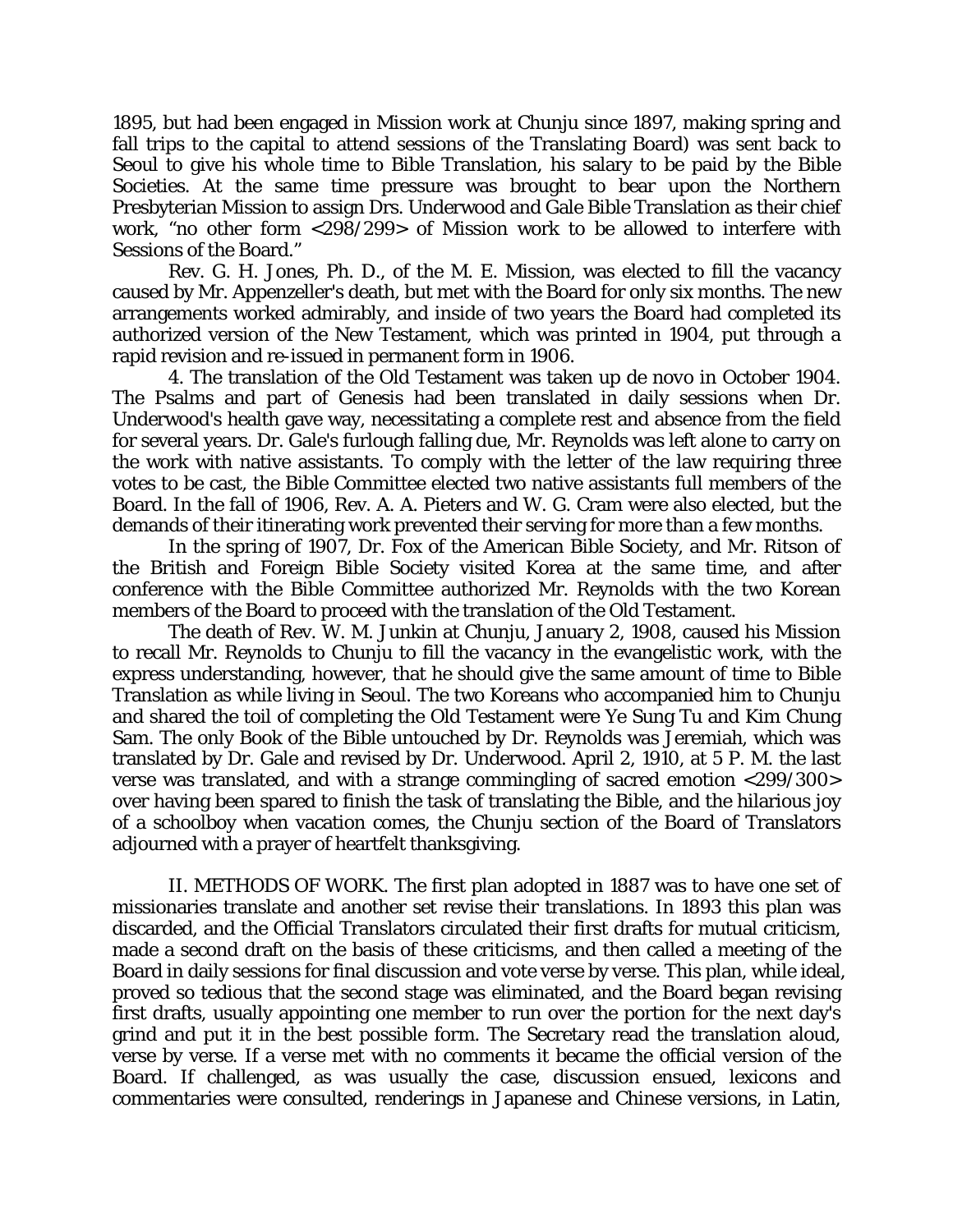French, German, and for a while Russian, were compared and a vote finally taken, the rendering preferred by the majority becoming the official version. In the more difficult passages of Paul's Epistles sometimes a whole morning would be spent on two or three verses. At the opposite extreme were the easy narrative passages in the Old Testament, where the day's work sometimes covered over one hundred verses.

After the corrections had all been made, the page usually presented the appearance of hen-scratchings. Two neat copies had then to be made and carefully verified, one for the printer, and one for preservation. Finally, proof had to be read, once, twice, and sometimes thrice before the page could be "O. Ked" to print.

III. DIFFICULTIES. These varied with the nationality of the workers-American, Korean and Japanese. The American Translators found it difficult to give the necessary time to translation, while the evangelistic work clamored so urgently for attention, and held out such alluring promises-not to speak of the interruptions due to house building, committee <300/301> meetings, Mission meetings, calls, teaching in school, Bible Training Classes, and Theological Seminary. They found it hard to get at the precise meaning of obscure passages, and to find adequate renderings for the-polished niceties of the Greek or the figurative expression2 of the Hebrew idiom. Passages like the ceremonial law, the elaborate instructions for building the Tabernacle, the description of the Temple, Isaiah's prophetic flight, Ezekiel's visions, made the translator's brain reel and his eye grow dim, and an attack of nervous prostration was narrowly averted. The task of translating the thousands of Scripture names took three weeks of the Board's time, and then proved unsatisfactory. Words with pagan ideas had to be converted and baptized so to speak; e. g. "sin" was not sin till found out, the Korean word really meaning "crime"; "God" was confounded with the blue sky; "love" was the feeling of a superior for an inferior, so that though God might "love" us, we could not be said to "love" God. Such words as "atonement," "justification," etc. had to be coined by combining certain Chinese characters, or making a circumlocution in the vernacular.

The Korean Assistant's difficulties were such as coming on time, keeping awake, grasping the meaning, selecting the proper synonym, protecting his native language from violent distortion at the foreigner's hands, copying accurately, spacing-and spelling according to rule, when "any old way would do." Time and again the copyist would leave out whole verses, his eye being caught by the same word occurring a few columns further on. Bribing, coaxing, scolding, proved of no avail. The price of accuracy was eternal vigilance on the part of the foreigner.

The Japanese typesetter's difficulties arose from the close resemblance between certain syllables in Korean manuscript. The edition of 1904 was rendered almost worse than useless by the presence of hundreds of typographical errors, which though slight in appearance either changed the sense or made nonsense. The famous rendering in an early English version of Gen. 3: 7, "they sewed fig leaves together and made themselves *breeches*," which won for that edition the nickname "Breeches Bible," found a parallel in the Korean reading "Paul, following the daughter of God," instead of "Paul, and Apostle according to the will of God!" The Japanese typesetter had substituted the Korean syllable *dal* for *dut*, and the proofreader, not a Translator, had failed to detect the error. The Board had to spend two weeks making out a list of errata to insert at the back of that edition, and the rule was passed that in future editions proof must be carefully read by some member of the Board.